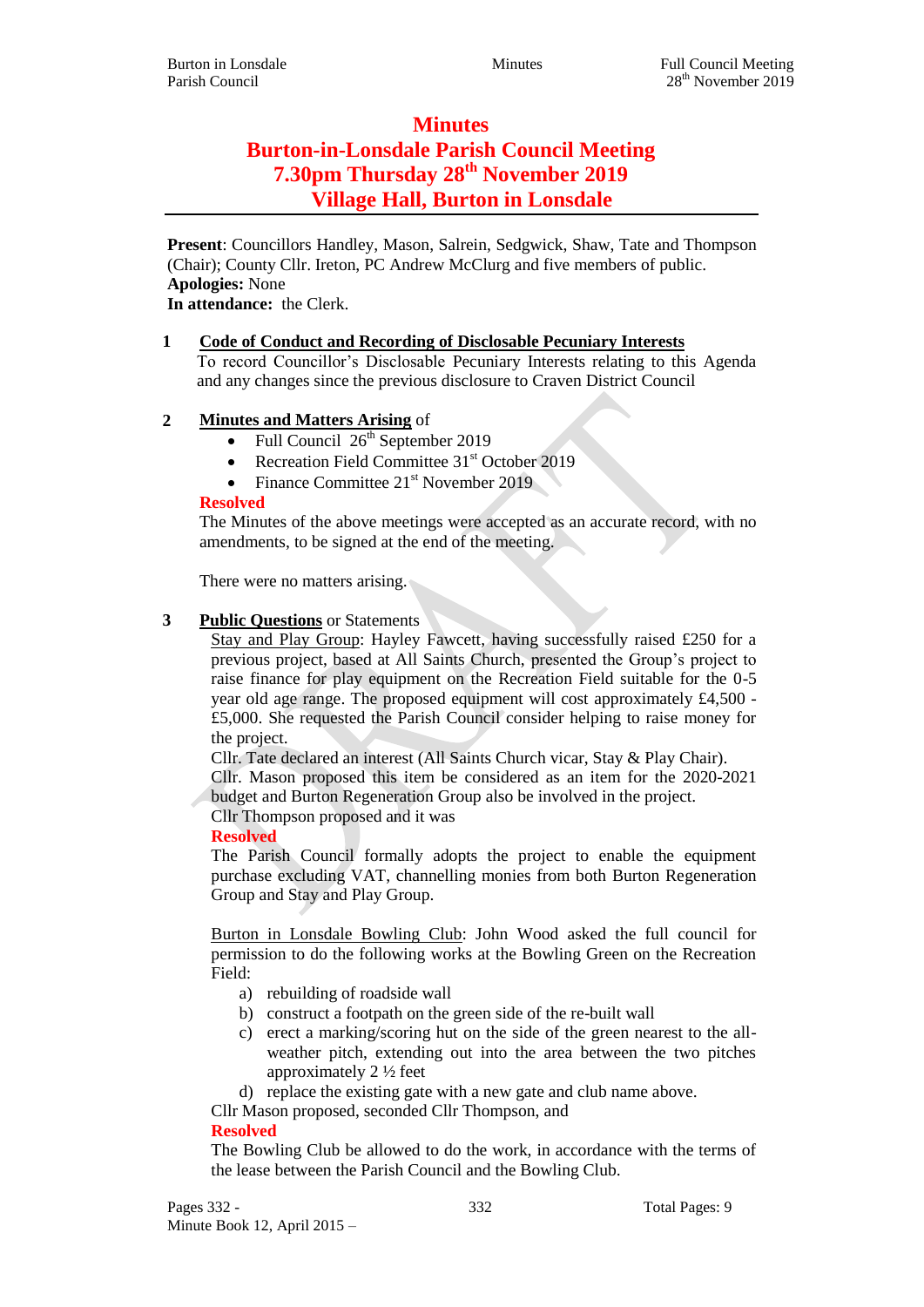The Chairman proposed and it was **Resolved**

Materials for the rebuilding of the roadside wall be purchased by the Parish Council, to re-coup the VAT element.

The Chairman thanked the Bowling Club for doing the wall repairs.

The Chairman thanked Hayley Fawcett and Bowling Club Representatives for coming to the meeting; Hayley Fawcett and Brian Ramwell left the meeting.

## **4 Reports**

a) Police: Settle Ingleton Bentham Area Rural Watch (SNIRWG)

PC Andrew McClurg reported the past 100 days had seen the following events in Burton dealt with by the police:

14 September: vehicle catalytic converter theft (prevalent events, as the item contains rare metals which have a high value)

18 September: dog on dog bite

8 October: car obstructing a driveway

14 October: door to door sellers of 'suspicious appearance'

26 October: 2 burglaries; some items from one burglary recovered from Kirkby Lonsdale

26 November: assault on High Street.

PC McClurg then gave details of proposed further manning revisions, prompted by lower police numbers.

The Safer Neighbourhood and Response Team now assists the volunteer scheme of Settle, Ingleton Bentham Area Rural Watch Scheme (SNIRWG) conduct night time patrols. This is a mobile Rural Watch Group, where volunteers are vetted, equipped with radios and patrol various areas, reporting to North Yorks Police, which then follows up reports.

Cllr Salrein raised the perennial matter of cars mounting the south side pavement outside houses on the High Street and requested the police contact North Yorkshire County Council Highways Department to solve the problem.

Street parking was also discussed, as illegally parked cars at the Chapel Lane/Low Street junction continue to obstruct the sight lines of on-coming vehicles. PC McClurg agreed to monitor this situation.

PC McClurg advised a Community Speed watch scheme has begun in Hellifield and appears to be effective; would Burton consider operating such a scheme in the light of the above reports?

Cllr. Salrein requested a North Yorkshire Highways representative again be invited to attend the next Parish Council meeting.

The Chairman thanked PC McClurg for coming to the meeting.

8.10pm: PC McClurg left the meeting.

b) North Yorkshire County Councillor: Locality Grant offer

Cllr Ireton explained to the meeting the reason for apparent inaction by North Yorkshire Highways regarding installation of bollards on the High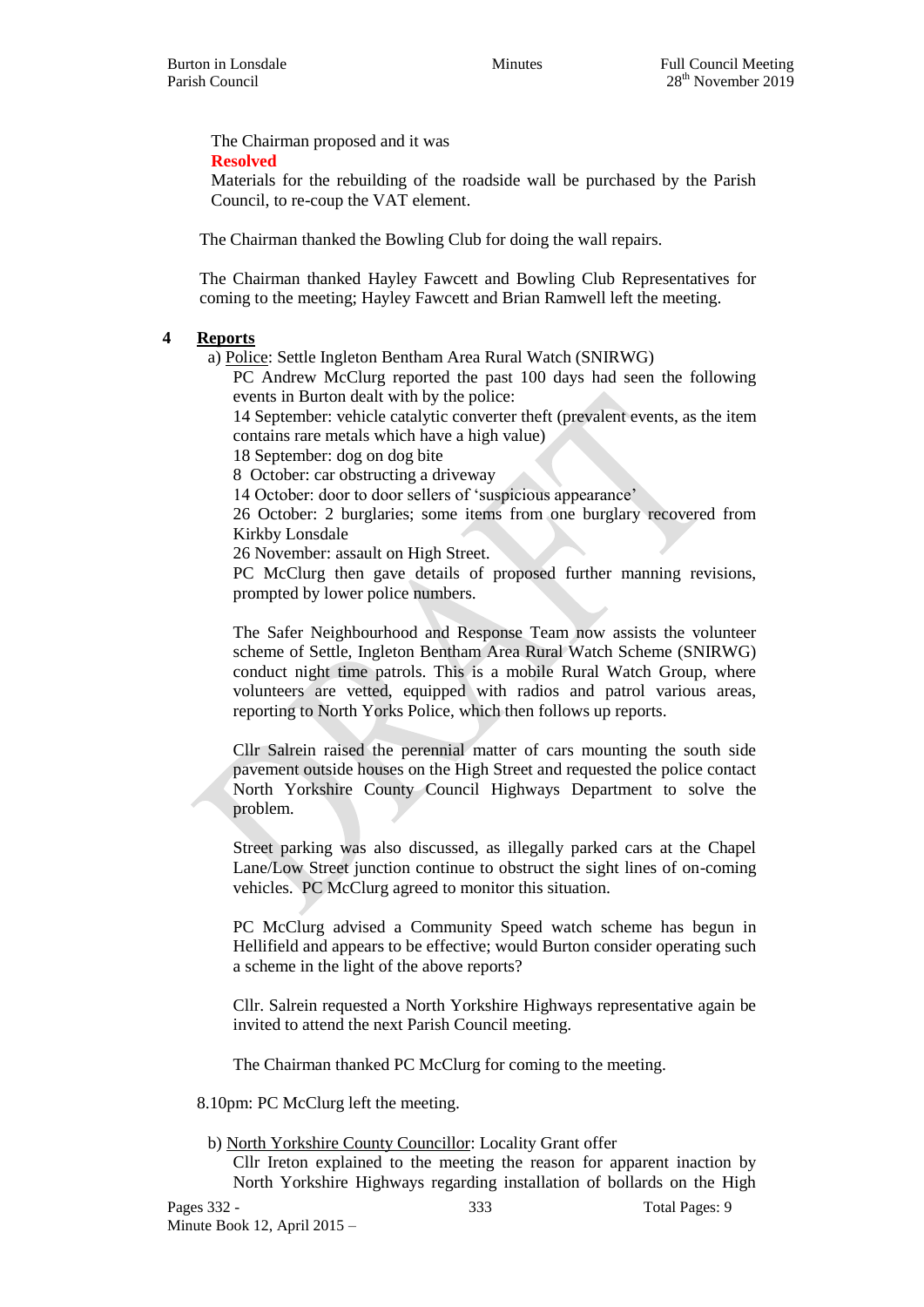Street was that the pavement is 6" too narrow; if bollards were installed, the space would be too narrow for wheelchairs or children's pushchairs.

Clapham School Governors are requesting the school be closed, in the light of a monetary shortfall due to falling pupil numbers since the beginning of 2019.

Due to the current 'purdah' period in force, Clr Ireton is unable to comment regarding Stay and Play's quest for funding.

Cllr. Ireton had already committed a sum for the VE Commemoration Street Party.

The Chairman thanked Cllr. Ireton for his County Councillors Fund donation regarding the Ireby Road finger post restoration, agreed before the 'purdah' period. He also thanked Cllr. Ireton for attending the meeting.

#### c) Craven District Councillors

Cllr Handley informed the meeting that the Craven District Council Local Area Plan has been adopted; he also reminded the meeting of the Members Grant Scheme, whereby each District Councillor has a funding budget; funding applications can be made through him until year end,  $31<sup>st</sup>$  March 2020; a new funding year commences  $1<sup>st</sup>$  April 2020.

Planning Matters

Application 2019 21132 HH:

Removal of chimney, installation of photo-voltaic cells to rear roof slopes at 1 South View, Leeming Lane, LA6 3LE

There were no comments from councillors.

Application 2019 20873 FUL Part demolition of school classrooms; change of use of school building to a residential care and educational facility; alterations to access, Richard Thornton Lodge, A687, LA6 3JZ Cllr. Thompson clarified which of the buildings on the site this application

applies to (the former school masters' houses). He informed the meeting he had looked around the site today, informing the meeting of the site owners' intention to finish these works by April 2020.

Application 2019 21153 HH 2 storey rear extension, Waterside House , High Street To New Road, Burton In Lonsdale, Carnforth, LA6 3NA There were no comments from councillors.

#### d) Clerk

YLCA; Correspondence

The YLCA has circulated a letter from Yorkshire Dales Millennium Trust. The YDMT is able to help Craven communities to develop proposals for affordable housing schemes.

The Community Housing Project, part funded by Craven District Council, will provide free support, advice and guidance to community groups getting started in Craven. The project was launched in August and runs for a year. Cllr. Thompson has already met a YDMT representative, and discussions are on-going.

Other items of correspondence have been circulated by email/hard copy.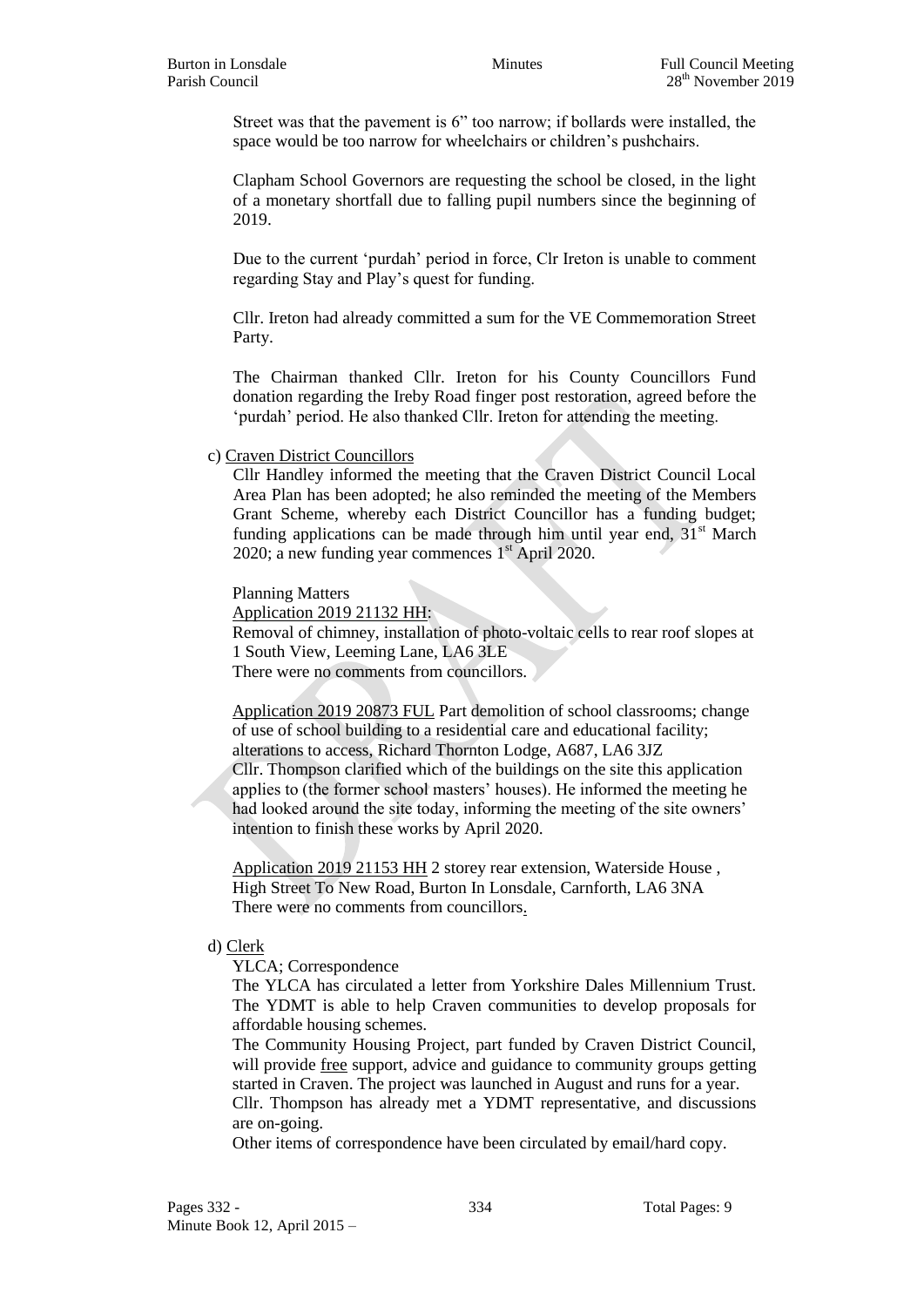## **5 Finance Matters**

- a) Bank balances, including receipts since statement date The Clerk circulated details of bank balances and commitments to councillors prior to the meeting (see appendix).
- b) Approval of payments of budgeted and non budgeted items **Resolved**

To approve payments as per appendix; cheques to be signed after the meeting.

- c) Finance Committee reports
	- half year accounts to 30th September 2019: report

The Finance Committee reported all expenditures appear to be in line with the budget, taking into account the payments' timings. The expectation at this juncture is to maintain budgeted expenditure within the current limits. Non-budget expenditure arising can be drawn down from general reserves.

proposed 2020-21 proposed annual budget

The budget proposed by the Finance Committee was circulated to all councillors prior to this meeting.

The total budgeted expenditure for 2020-21 is proposed to be £18,777.

**Resolved**

To set the 2020-21 budget expenditure at £18,777.

 proposed 2020-21 proposed precept; authorisation of signing of precept request form

The Chairman proposed a precept of £18,000 for 2020-21. This represents a 5.9% increase over 2019-20.

After a short discussion, Cllr. Mason proposed a precept of £17,500 which represents a lower increase of 2.9%.

**Resolved**

To request a precept of £17,500 for 2020-21, and to authorised the Chairman and Cllrs. Handley and Shaw to sign the precept request.

d) Gala Committee and Dolls House Exhibition donations

Donations from the Gala Committee (£600) and the Stay and Play Group (£73.75) were acknowledged. These donations will be put toward the purchase and installation of the pavilion kitchen's electric cooker and the new storage units purchased for Stay and Play Group.

e) Consideration of request for support by VE Day (1945) Commemoration Group re street party

Cllr. Tate again declared an interest, as a member of the Group.

Cllr. Tate briefly outlined the background and preliminary plans, confirming there is no itemised budget at present, but the estimate puts the costs at approximately £1,400.

## **Resolved**

The Finance Committee to discuss the matter further before recommending financial support.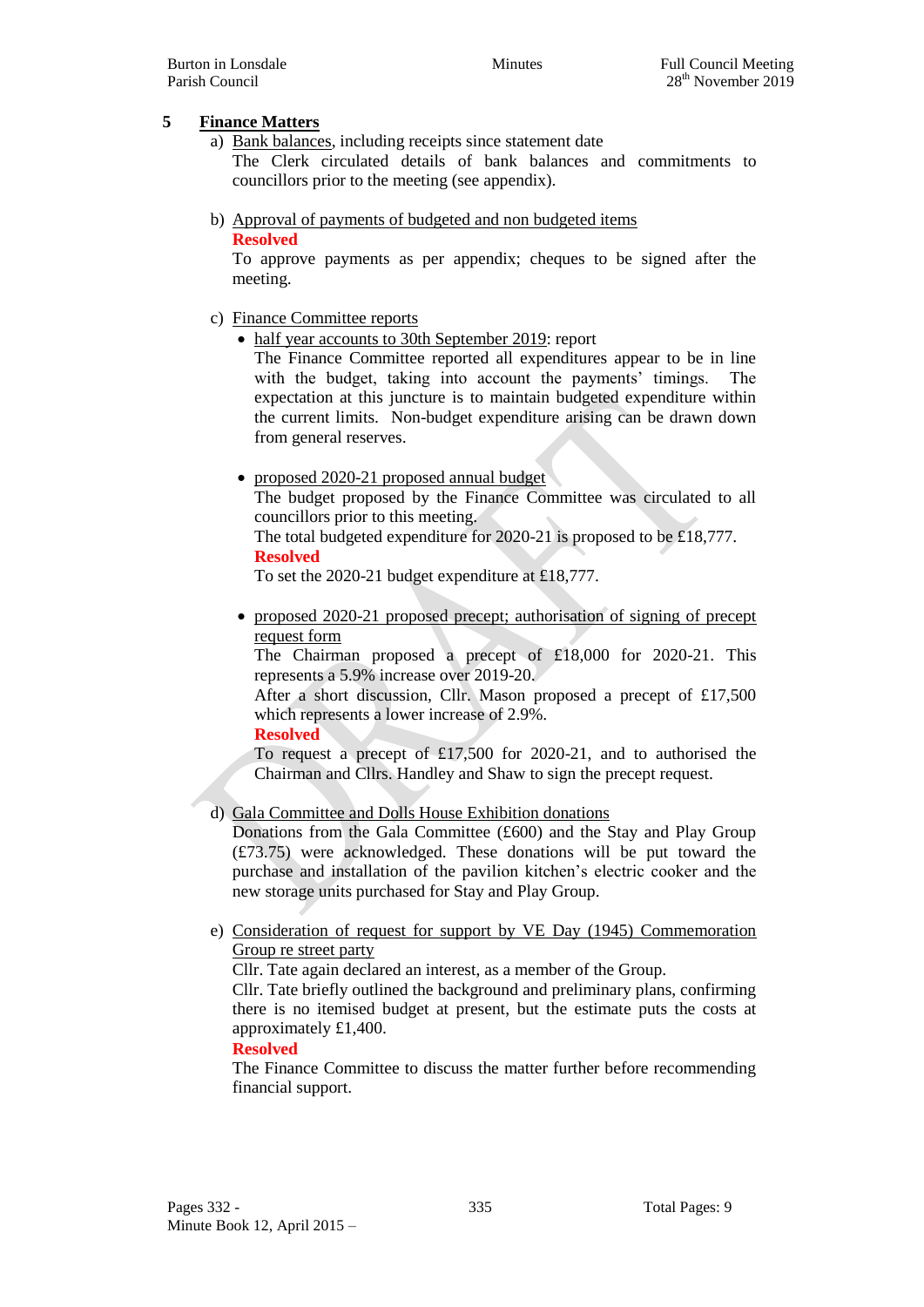f) Settle Bentham Ingleton Rural Watch Group (SBIRWG): request for financial support

Cllr Thompson declared an interest, as a member of this Group.

Cllr. Thompson briefly discussed the type of events attended by this voluntary group, namely attending a matter already declared by the police or deciding to watch or patrol a specific location, with police oversight.

Items of equipment such as high power torches and hi-viz tabards are required, and funding is sought for purchase of such items.

**Resolved**

Councillors to discuss the matter by email and come to a decision to be recorded at the next full council meeting in January 2020.

**6 BT Consultation:** intended public payphone removal Burton in Lonsdale (outside The Manor, High Street Burton in Lonsdale)

The overall opinion of the meeting was that the telephone box is looking unkempt (no doubt due to its lack of use – not a single call made from it during the last 12 months); it is possible to use a mobile phone to make emergency calls (999); the telephone as it is credit card only, no coins. Removal would signal the end of public telephone provision in Burton.

#### **Resolved**

Councillors have no objection to the telephone box removal.

**7 Public Seats**: proposal to erect bench near Manor Close to commemorate a Burton resident.

A request to install a public seat, to commemorate a Burton resident, has been received; the council is requested to consider a financial contribution toward the cost.

Councillors were not inclined to buy a bench, as they feared it would create a precedent. It was pointed out that, whilst well-intentioned, the request may trigger further requests for public benches; at its extreme, the result might be a crowded village landscape, commemorating every resident.

Councillors would be happy to maintain the bench, if the original purchase is a donation to the village.

Cllr Thompson indicated a suitable place for the bench might be adjacent to the bus stop, outside the Village Hall, where an extension with a 'nook' for the bus stop is being proposed.

#### **Resolved**

Councillors are happy for the family to buy a bench, and the parish council would adopt it for maintenance purposes.

## **8 Parish Councillor Reports**

## a) Village Hall Committee

The Committee will be submitting plans to Craven District Council for approval for an extension to the Hall.

- b) Bentham Common Lands Charity: no report
- c) Woodland Trust: Tree Charter Days a plan for village tree planting The Chairman proposed not to participate in the Charter Day Tree Planting as previous tree planting efforts in the village had been met with less than enthusiasm.

#### **Resolved**

No participation until further notice.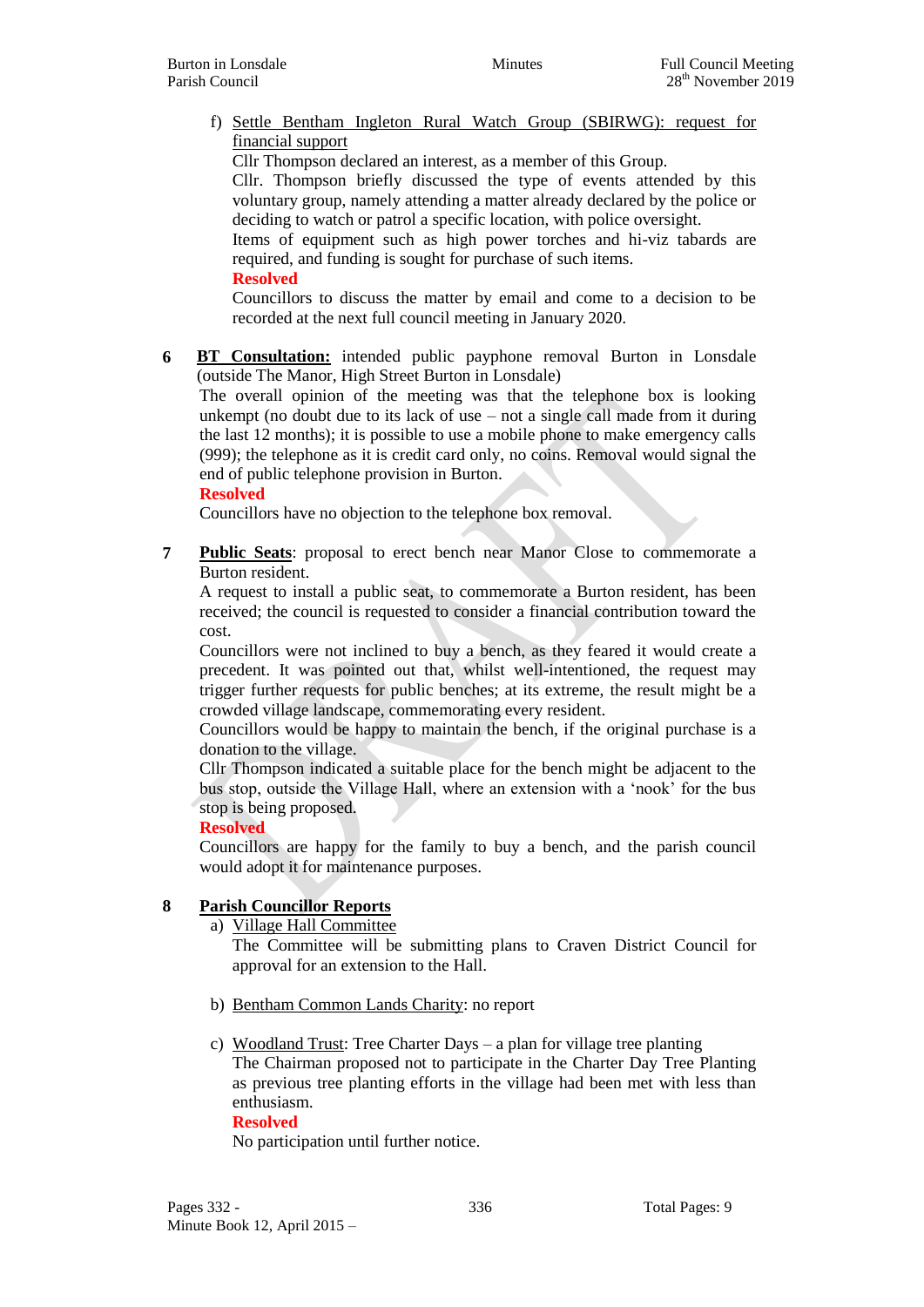d) Local Footpath Volunteers

Some hedge cutting work has been done along the foot path near Greta Mount.

#### **9 Recreation Committee**

a) Grounds and Outdoor Equipment: inspection reports; maintenance

Regular visual inspections continue; the items highlighted for attention in the recent annual safety inspection have all been completed, or are near completion (e.g. equipment painting).

Grass cutting is finished for the year; disposal of grass cuttings elsewhere on the field other than at the back of the car park was discussed; it was concluded other sites could be used. Contractor to be instructed to distribute grass cuttings on identified sites.

b) Pavilion: report re bookings, maintenance (incl. cooker installation) and cleaning

The Clerk reported bookings are increasing; a regular weekly booking began in September, and a further regular weekly booking is likely to begin in January 2020.

Cllr. Mason reported the cooker will be installed week beginning  $11<sup>th</sup>$ December, and work re additional cupboards should be completed before Christmas.

c) Defibrillator: progress report

The Recreation Field's defibrillator is due to be installed the day after this meeting.

#### **10 Maintenance Reports**

a) Village Green, including War Memorial

No report re replacement tree. Cllr. Sedgwick suggested if a tree is ordered from the nursery he uses, it could be transported with his annual shipment of hedging whips, so that the Parish Council does not pay a delivery charge.

b) Riverside Land

Tree maintenance work has been done recently, including the felling of a dead ash tree.

c) Very Old and Separate Churchyard: annual inspection report The report is not yet available; however, there are no items of concern.

Concern was expressed about the unkempt appearance of the VOSCY, due to no grass cutting being done.

**Resolved**

Clerk to ask contractor to cut grass to tidy area for winter.

d) Street Lighting

The wall mounted street light in Woodyard has been removed; a preliminary estimate for a column mounted light has been obtained. It was noted the most suitable site appears to be directly outside one of the resident's houses, and the resident's permission has been given for the installation of a free standing column and light to be installed outside the house. Before proceeding any further it was

#### **Resolved**

To obtain a detailed quotation for the cost of a column mounted street light, including electricity supply connection.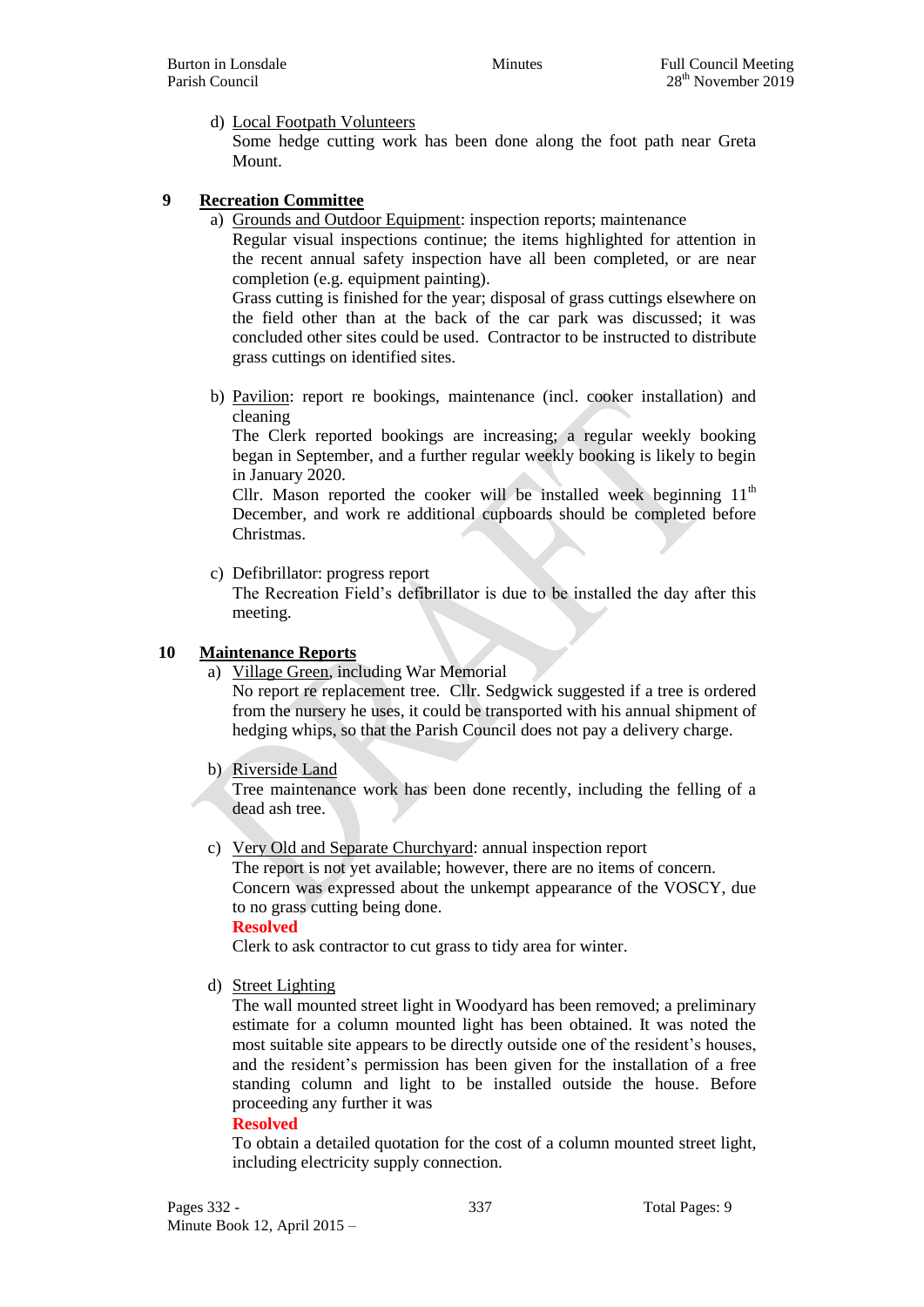e) Public benches: no report.

#### **11 Items to be included by Clerk in press release** There were no items to be reported.

**12 Date, time and venue next monthly Parish Council meeting** Thursday 23rd January 2020, at 7.30pm.

The meeting ended at 21.20pm.

**Signed .................................................... Dated ......................**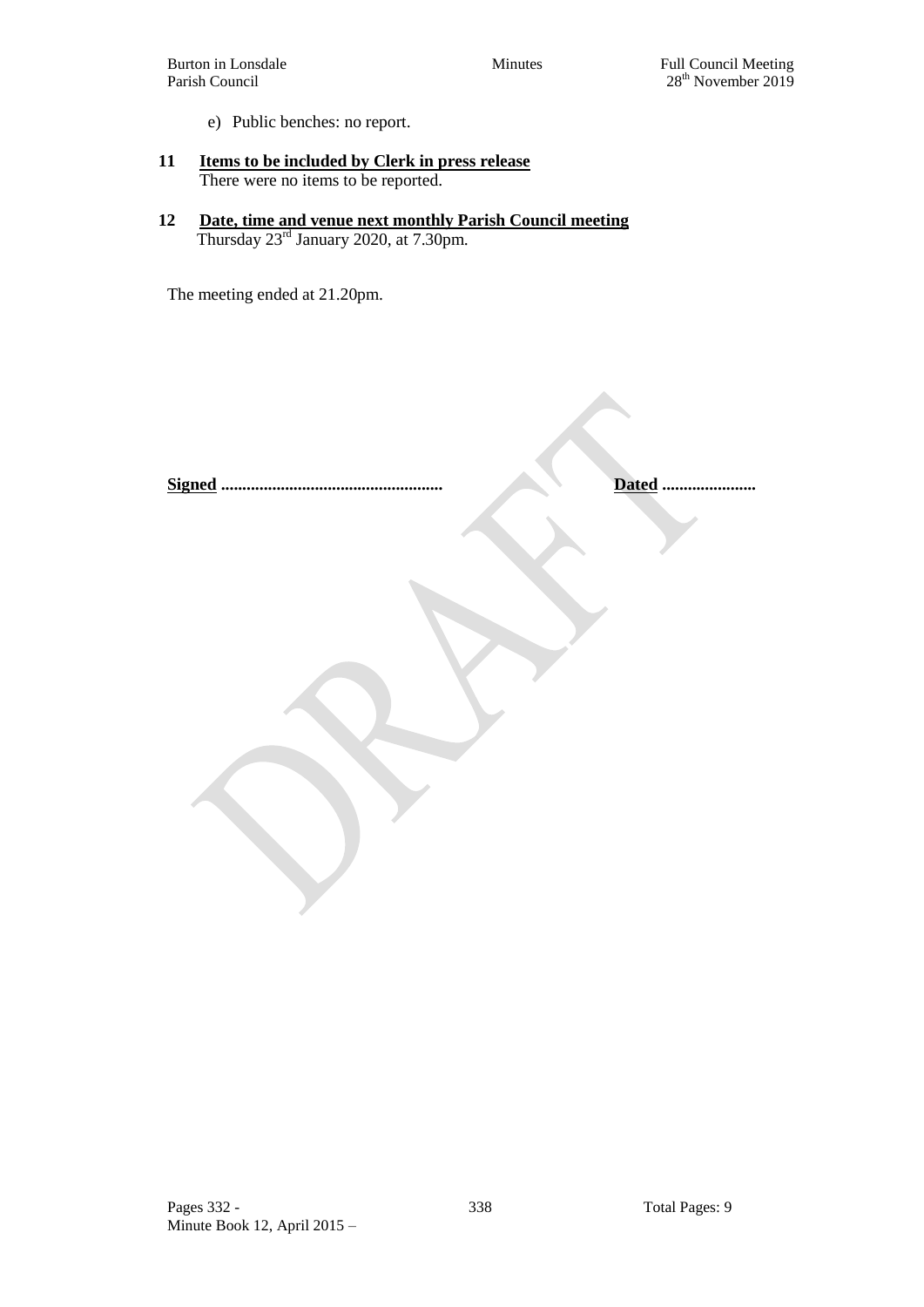| Parish Council                                                                                         | <b>Burton</b> in Lonsdale<br>Minutes                                               |                             | <b>Full Council Meeting</b><br>28 <sup>th</sup> November 2019 |           |  |  |
|--------------------------------------------------------------------------------------------------------|------------------------------------------------------------------------------------|-----------------------------|---------------------------------------------------------------|-----------|--|--|
| November 2019                                                                                          |                                                                                    |                             | <b>Appendix</b>                                               |           |  |  |
|                                                                                                        | <b>Bank Balances, including receipts</b>                                           |                             |                                                               |           |  |  |
|                                                                                                        | Current Account at 15.11.19                                                        |                             |                                                               | 300.00    |  |  |
|                                                                                                        | Business Reserve A/c at 15.11.19                                                   |                             |                                                               | 37,933.82 |  |  |
|                                                                                                        |                                                                                    |                             |                                                               | 38,233.82 |  |  |
| Receipts                                                                                               |                                                                                    |                             | 202.87                                                        |           |  |  |
|                                                                                                        | Fun Run refreshments                                                               |                             | 39.90                                                         |           |  |  |
|                                                                                                        | Wray FC pitch & changing rooms hire                                                |                             | 30.00                                                         |           |  |  |
|                                                                                                        | Interest                                                                           |                             | 6.97                                                          |           |  |  |
|                                                                                                        | Bentham Bridge Club re Oct bookings                                                |                             | 96.00                                                         |           |  |  |
|                                                                                                        | Wray FC pitch & changing rooms hire                                                |                             | 30.00                                                         |           |  |  |
|                                                                                                        |                                                                                    |                             |                                                               |           |  |  |
|                                                                                                        | Less unpresented cheques at 15.11.19                                               |                             | 70.00                                                         |           |  |  |
|                                                                                                        | General Reserves as at 28 November 2019, and<br>forecast at year end 31 March 2020 |                             |                                                               | 38,163.82 |  |  |
|                                                                                                        |                                                                                    |                             |                                                               |           |  |  |
|                                                                                                        | <b>Commitments as at 28th November 2019</b>                                        |                             |                                                               |           |  |  |
|                                                                                                        | Contingency Fund (raised to £5000 per resolution 12/11/18)                         |                             | 5,000.00                                                      |           |  |  |
|                                                                                                        | Very Old and Separate Churchyard:                                                  |                             |                                                               |           |  |  |
|                                                                                                        |                                                                                    | Lych Gate Restoration grant | 200.00                                                        |           |  |  |
| Safety Notice, memorials (400) & 190<br>Clerk's Retiremt Gratuity provn (3% gross annual salary) at ye |                                                                                    | 552.75                      |                                                               |           |  |  |
|                                                                                                        |                                                                                    |                             |                                                               |           |  |  |
|                                                                                                        | 2019 (ye 2018 £2225.70)                                                            |                             | 2,297.51                                                      |           |  |  |
|                                                                                                        | Donations for Sports Pavilion (349.81+25)                                          |                             | 374.81                                                        |           |  |  |
|                                                                                                        | Fingerpost restoration                                                             |                             | 340.00                                                        |           |  |  |
|                                                                                                        | Community Defibrillator purchase & installation                                    |                             | 1,700.00                                                      |           |  |  |
| <b>Vehicle Activated Sign</b>                                                                          |                                                                                    | 2,500.00                    |                                                               |           |  |  |
|                                                                                                        | Village Cricket & Sports Days surplus (2017, 18, 19) for future                    |                             |                                                               |           |  |  |
| events                                                                                                 |                                                                                    |                             | 346.22                                                        |           |  |  |
|                                                                                                        | <b>Community Orchard Project: remaining costs</b>                                  |                             | 565.49                                                        |           |  |  |
|                                                                                                        | Riverside Land fund (from lease income)                                            |                             | 823.00                                                        |           |  |  |
|                                                                                                        | Pavilion cooker installation                                                       |                             | 500.00                                                        |           |  |  |
| amount                                                                                                 | Pavilion power supply (change of supplier) est outstanding                         |                             | 500.00                                                        |           |  |  |
|                                                                                                        | Street Light replacement, Woodyard                                                 |                             | 2,500.00                                                      |           |  |  |
|                                                                                                        | Budget remaining as at report date                                                 |                             | 6,343.32                                                      |           |  |  |
|                                                                                                        |                                                                                    |                             | 24,543.10                                                     |           |  |  |
|                                                                                                        |                                                                                    |                             |                                                               |           |  |  |
| General Reserves at 28.11.19 and forecast at                                                           |                                                                                    |                             |                                                               |           |  |  |
| year end 31.03.20                                                                                      |                                                                                    |                             |                                                               |           |  |  |

| <b>Payments November 2019</b> |                                                   |  | <b>Budgeted</b> | non-budget |
|-------------------------------|---------------------------------------------------|--|-----------------|------------|
| 2366                          | WEL Medical Ltd re defib and cabinet purchase     |  |                 | 1390.80    |
| 2367                          | Kingsdale Projects re tree work on Riverside Land |  | 400.00          |            |
| Pages 332 -                   | 339<br>Minute Book 12, April $2015 -$             |  | Total Pages: 9  |            |